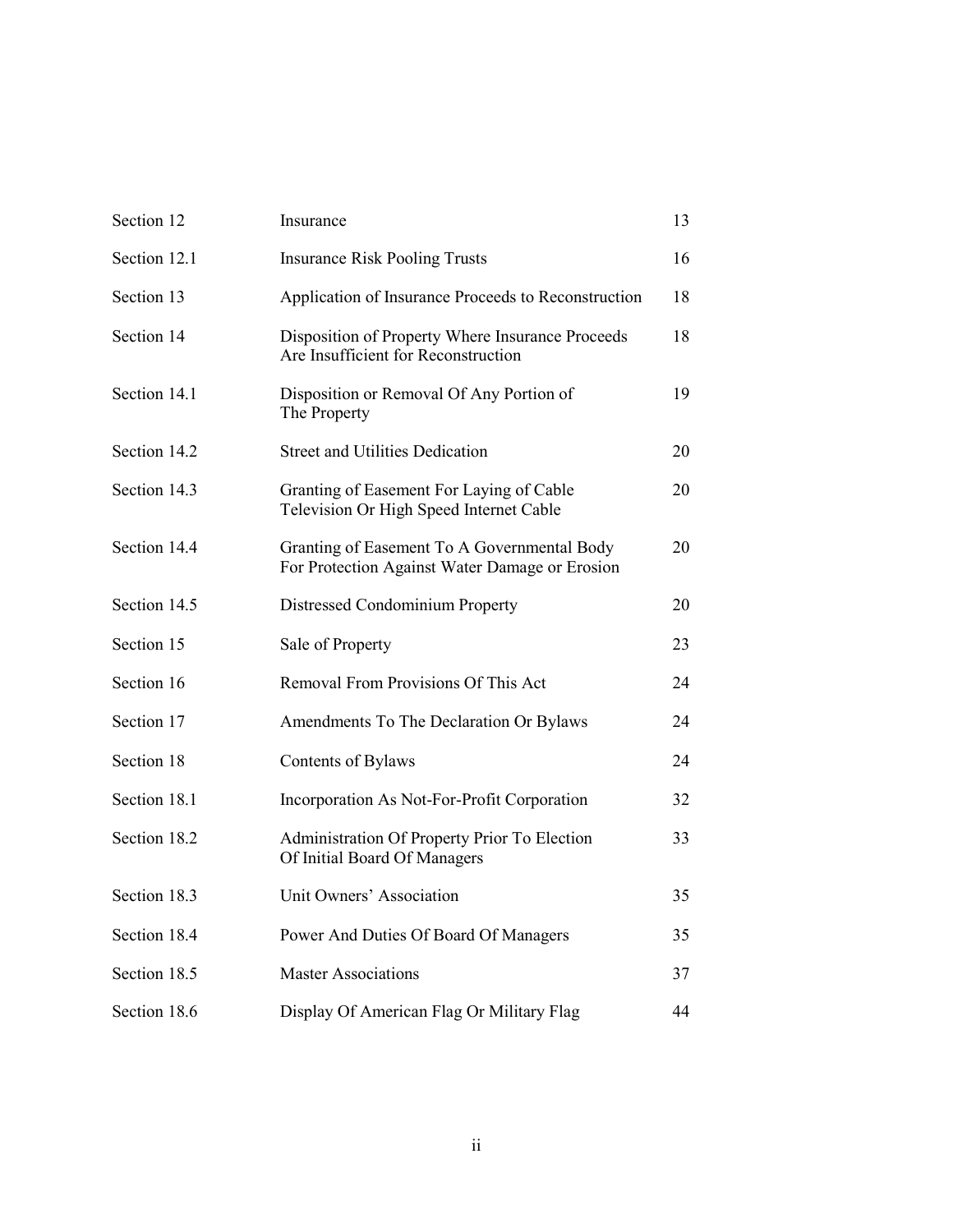| Section 18.7  | <b>Standards For Community Association Managers</b>                               | 45 |
|---------------|-----------------------------------------------------------------------------------|----|
| Section 18.8  | Use Of Technology                                                                 | 46 |
| Section 18.9  | Common Elements; Rights Of Board                                                  | 47 |
| Section 18.10 | Generally Accepted Accounting Principles                                          | 47 |
| Section 19    | Records Of The Association - Availability<br>For Examination                      | 47 |
| Section 20    | <b>Exemption From Rules Of Property</b>                                           | 49 |
| Section 21    | Severability                                                                      | 49 |
| Section 22    | <b>Full Disclosure Before Sale</b>                                                | 49 |
| Section 22.1  | Resales – Disclosures – Fees                                                      | 51 |
| Section 22.2  | Resale Approval                                                                   | 52 |
| Section 23    | Encroachments                                                                     | 52 |
| Section 24    | Deposits By Purchasers                                                            | 52 |
| Section 25    | Add-On Condominiums                                                               | 52 |
| Section 26    | <b>Transfer Of Limited Common Elements</b>                                        | 54 |
| Section 27    | Amendments                                                                        | 54 |
| Section 28    | <b>Blank</b>                                                                      | 56 |
| Section 29    | <b>Alterations Within Units</b>                                                   | 56 |
| Section 30    | Conversion Condominiums; Notice; Recording                                        | 56 |
| Section 30.5  | <b>Conversion of Apartments</b>                                                   | 58 |
| Section 31    | Subdivision Or Combination Of Units                                               | 58 |
| Section 32    | Alternative Dispute Resolution; Mediation; Arbitration                            | 59 |
| Section 33    | Limitations On The Use of Smoking Cannabis                                        | 60 |
| Section 35    | Compliance With The Condominium and Common<br>Interest Community Ombudsperson Act | 60 |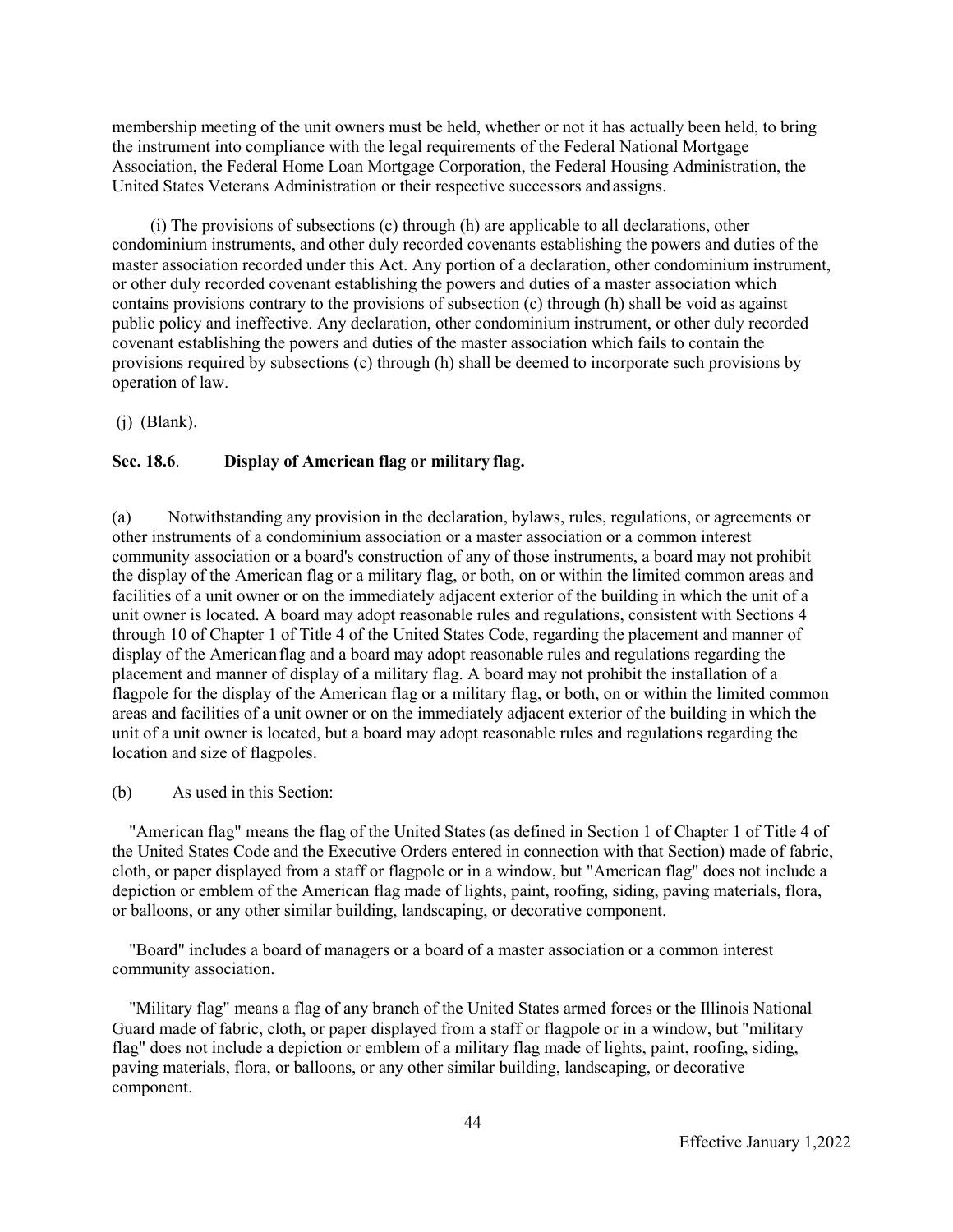# **Sec. 18.7**. **Standards for community association managers.**

(a) "Community association" means an association in which membership is a condition of ownership or shareholder interest of a unit in a condominium, cooperative, townhouse, villa, or other residential unit that is part of a residential development plan as a master association or common interest community and that is authorized to impose an assessment and other costs that may become a lien on the unit or lot.

(b) "Community association manager" means an individual who administers for compensation the coordination of financial, administrative, maintenance, or other duties called for in the management contract, including individuals who are direct employees of a community association. A manager does not include support staff, such as bookkeepers, administrative assistants, secretaries, property inspectors, or customer service representatives.

(c) Requirements. To perform services as a community association manager, an individual must meet these requirements:

(1) shall have attained the age of 21 and be a citizen or legal permanent resident of the UnitedStates;

(2) shall not have been convicted of forgery, embezzlement, obtaining money under false pretenses, larceny, extortion, conspiracy to defraud or other similar offense or offenses;

(3) shall have a working knowledge of the fundamentals of community association management, including the Condominium Property Act, the Illinois Not-for-Profit Corporation Act, and any other laws pertaining to community association management; and

(4) shall not have engaged in the following activities: failure to cooperate with any law enforcement agency in the investigation of a complaint; or failure to produce any document, book, or record in the possession or control of the community association manager after a request for production of that document, book, or record in the course of an investigation of a complaint.

(d) Access to community association funds. For community associations of 6 or more units, apartments, townhomes, villas or other residential units, a community association manager or the firm with whom the manager is employed shall not solely and exclusively have access to and disburse funds of a community association unless:

(1) There is a fidelity bond in place.

(2) The fidelity bond is in an amount not less than all monies of that association in the custody or control of the community association manager.

(3) The fidelity bond covers the community association manager and all partners, officers, and employees of the firm with whom the community association manager is employed during the term of the bond, as well as the community association officers, directors, and employees of the community association who control or disburse funds.

(4) The insurance company issuing the bond may not cancel or refuse to renew the bond without giving not less than 10 days' prior written notice to the communityassociation.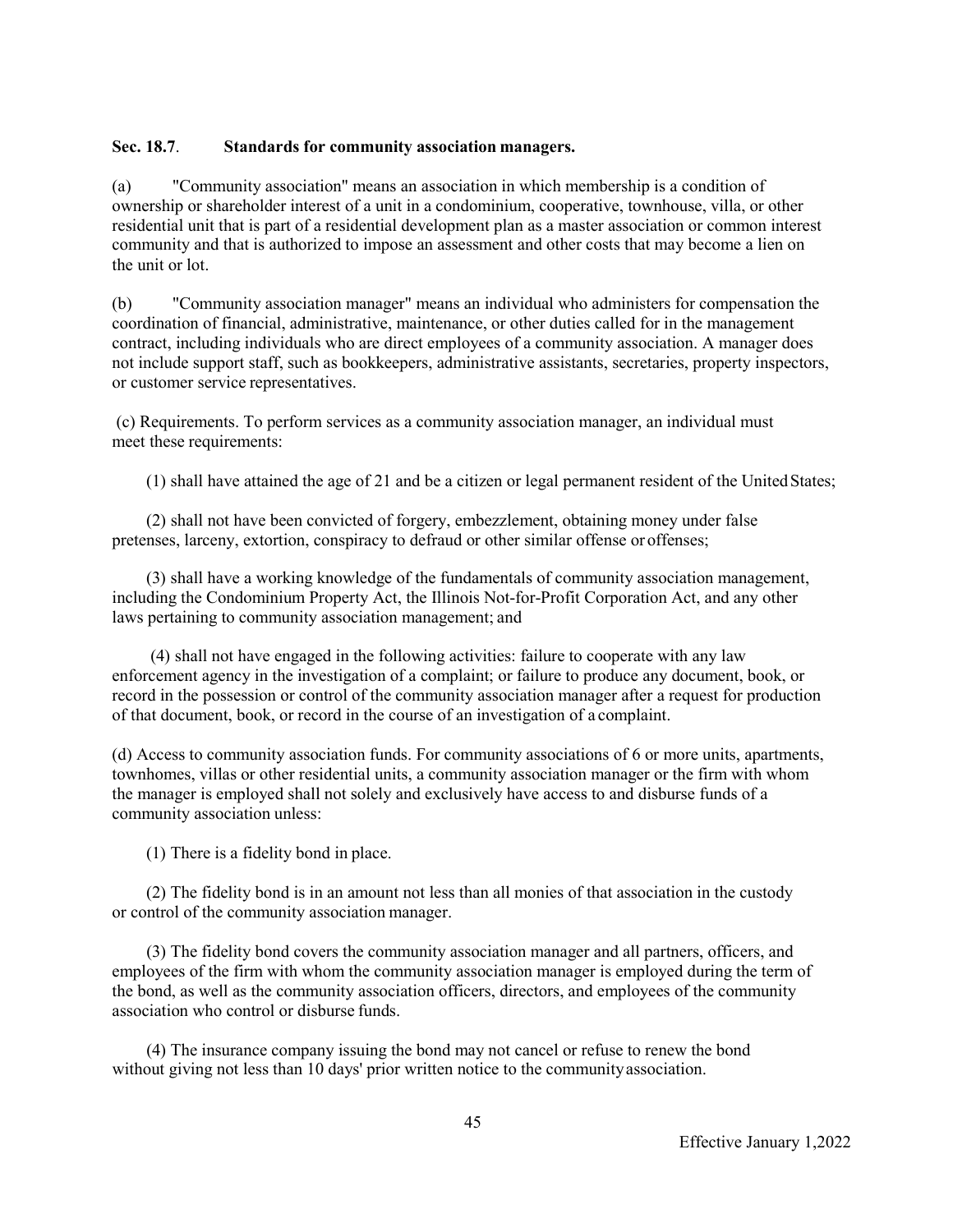(5) The community association shall secure and pay for the bond.

(e) A community association manager who provides community association management services for more than one community association shall maintain separate, segregated accounts for each community association. The funds shall not, in any event, be commingled with funds of the community association manager, the firm of the community association manager, or any other community association. The maintenance of these accounts shall be custodial, and the accounts shall be in thename of the respective community association.

(f) Exempt persons. Except as otherwise provided, this Section does not apply to any person acting as a receiver, trustee in bankruptcy, administrator, executor, or guardian acting under a court order or under the authority of a will or of a trust instrument.

# (g) Right of Action.

(1) Nothing in this amendatory Act of the 95th General Assembly shall create a cause of action by a unit owner, shareholder, or community association member against a community association manager or the firm of a community association manager.

(2) This amendatory Act of the 95th General Assembly shall not impair any right of action by a unit owner or shareholder against a community association board of directors under existing law.

# **Sec. 18.8**. **Use of technology**.

(a) Any notice required to be sent or received or signature, vote, consent, or approval required to be obtained under any condominium instrument or any provision of this Act may be accomplished using acceptable technological means. This Section shall govern the use of technology in implementing the provisions of any condominium instrument or any provision of this Act concerning notices, signatures, votes, consents, or approvals.

(b) The association, unit owners, and other persons entitled to occupy a unit may perform any obligation or exercise any right under any condominium instrument or any provision of this Act by use of acceptable technological means.

(c) A signature transmitted by acceptable technological means satisfies any requirement for a signature under any condominium instrument or any provision of this Act.

(d) Voting on, consent to, and approval of any matter under any condominium instrument or any provision of this Act may be accomplished by any acceptable technological means, provided that a record is created as evidence thereof and maintained as long as the record would be required to be maintained in nonelectronic form.

(e) Subject to other provisions of law, no action required or permitted by any condominium instrument or any provision of this Act need be acknowledged before a notary public if the identity and signature of the signatory can otherwise be authenticated to the satisfaction of the board of directors or board ofmanagers.

(f) If any person does not provide written authorization to conduct business using acceptable technological means, the association shall, at its expense, conduct business with the person without the use of acceptable technological means.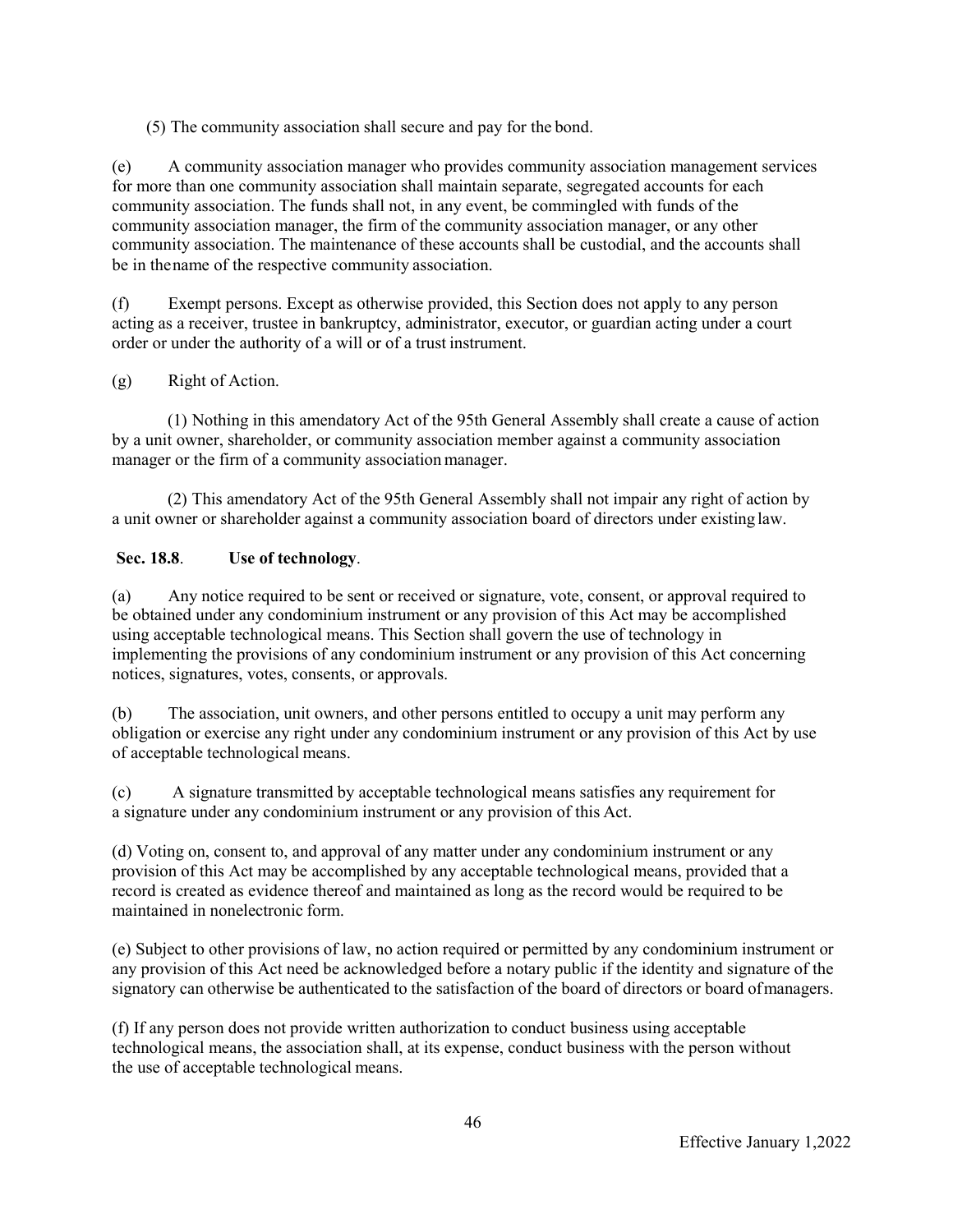(g) This Section does not apply to any notices required: (i) under Article IX of the Code of Civil Procedure; or (ii) in connection with foreclosure proceedings in enforcement of any lien rights under this Act.

### **Sec. 18.9**. **Common elements; rights of board.**

(a) Any provision in a condominium instrument is void as against public policy and ineffective if it limits or restricts the rights of the board of managers by:

(1) requiring the prior consent of the unit owners in order for the board of managers to take any action, including the institution of any action in court or a demand for a trial by jury; or (2) notwithstanding Section 32 of this Act, requiring the board of managers to arbitrate or mediate a dispute with any one or more of all of the declarants under the condominium instruments or the developer or any person not then a unit owner prior to the institution of any action by the board of managers or a demand for a trial by jury.

(b) A provision in a declaration which would otherwise be void and ineffective under this Section may be enforced if it is approved by a vote of not less than 75% of the unit owners at any time afterthe election of the first unit owner board of managers.

#### **Sec. 18.10. Generally accepted accounting principles.**

An association subject to this Act that consists of 100 or more units shall use generally accepted accounting principles in fulfilling any accounting obligations under this Act.

#### **Sec. 19**. **Records of the association; availability for examination**.

(a) The board of managers of every association shall keep and maintain the following records, or true and complete copies of these records, at the association's principal office:

(1) the association's declaration, bylaws, and plats of survey, and all amendments of these;

(2) the rules and regulations of the association, if any;

(3) if the association is incorporated as a corporation, the articles of incorporation of the association and all amendments to the articles ofincorporation;

(4) minutes of all meetings of the association and its board of managers for the immediately preceding 7 years;

(5) all current policies of insurance of the association;

(6) all contracts, leases, and other agreements then in effect to which the association is a party or under which the association or the unit owners have obligations or liabilities;

- (7) a current listing of the names, addresses, email addresses, telephone numbers, and weighted vote of all members entitled tovote;
- (8) ballots and proxies related to ballots for all matters voted on by the members of the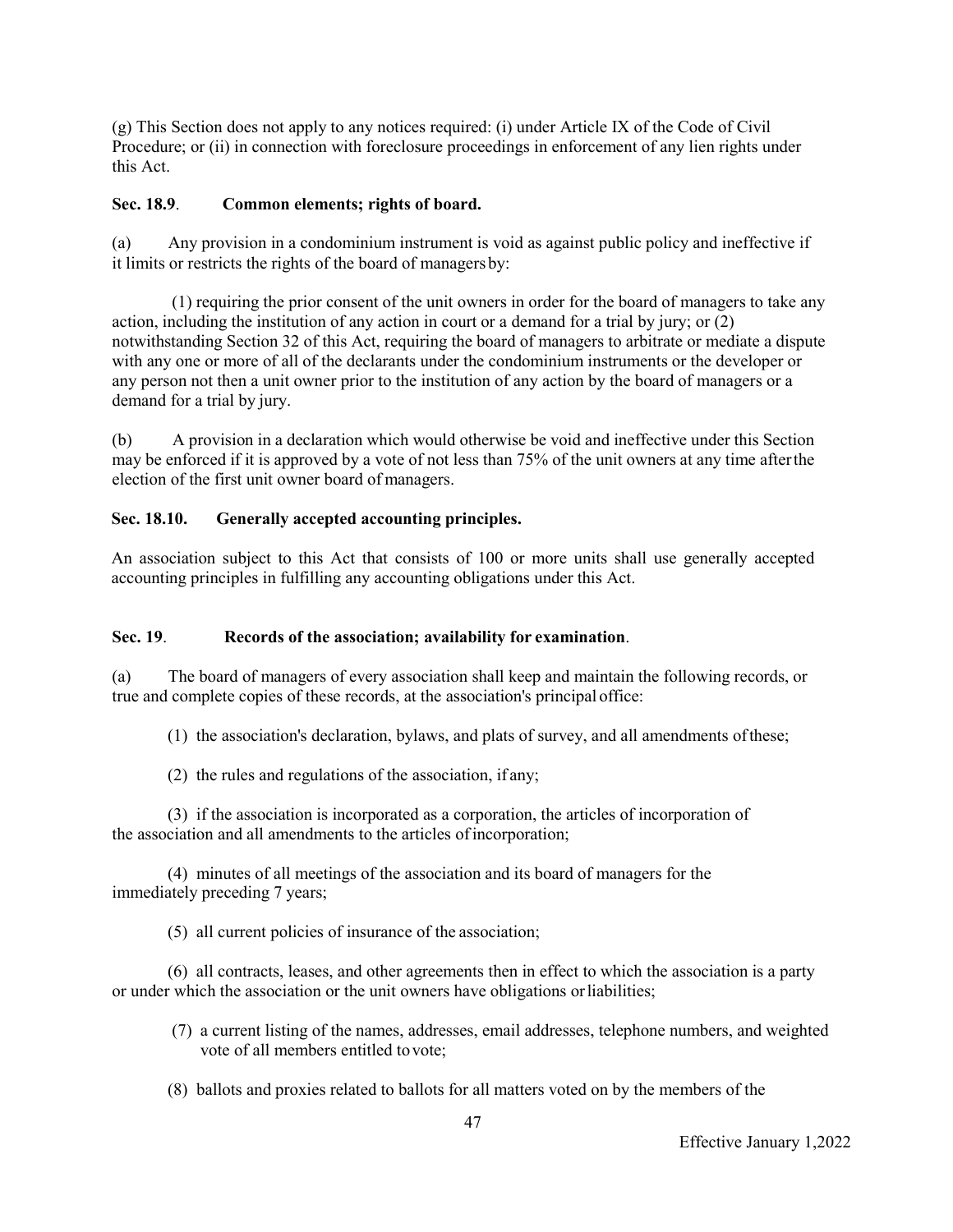association during the immediately preceding 12 months, including but not limited to the election of members of the board of managers; and

(9) the books and records for the association's current and 10 immediately preceding fiscal years, including but not limited to itemized and detailed records of all receipts, expenditures, and accounts.

(b) Any member of an association shall have the right to inspect, examine, and make copies of the records described in subdivisions (1), (2), (3), (4), (5), (6), and (9) of subsection (a) of this Section, in person or by agent, at any reasonable time or times, at the association's principal office. In order to exercise this right, a member must submit a written request to the association's board of managers or its authorized agent, stating with particularity the records sought to be examined. Failure of an association's board of managers to make available all records so requested within 10 business days of receipt of the member's written request shall be deemed a denial.

Any member who prevails in an enforcement action to compel examination of records described in subdivisions  $(1)$ ,  $(2)$ ,  $(3)$ ,  $(4)$ ,  $(5)$ ,  $(6)$  and  $(9)$  of subsection (a) of this Section shall be entitled to recover reasonable attorney's fees and costs from the association.

- (c) (Blank).
- (d) (Blank).

(d-5) As used in this Section, "commercial purpose" means the use of any part of a record or records described in subdivisions (7) and (8) of subsection (a) of this Section, or information derived from such records, in any form for sale, resale, or solicitation or advertisement for sales or services.

(e) Except as otherwise provided in subsection (g) of this Section, any member of an association shall have the right to inspect, examine, and make copies of the records described in subdivisions (7) and (8) of subsection (a) of this Section, in person or by agent, at any reasonable time or times but only for a purpose that relates to the association, at the association's principal office. In order to exercise this right, a member must submit a written request, to the association's board of managers or its authorized agent, stating with particularity the records sought to be examined. As a condition for exercising this right, the board of managers or authorized agent of the association may require the member to certify in writing that the information contained in the records obtained by the member will not be used by the member for any commercial purpose or for any purpose that does not relate to the association. The board of managers of the association may impose a fine in accordance with item (l) of Section 18.4 upon any person who makes a false certification. Subject to the provisions of subsection (g) of this Section, failure of an association's board of managers to make available all records so requested within 10 business days of receipt of the member's written request shall be deemed a denial; provided, however, that the board of managers of an association that has adopted a secret ballot election process as provided in Section 18 of this Act shall not be deemed to have denied a member's request for records described in subdivision (8) of subsection (a) of this Section if voting ballots, without identifying unit numbers, are made available to the requesting member within 10 business days of receipt of the member's written request.

Any member who prevails in an enforcement action to compel examination of records described in subdivisions (7) or (8) of subsection (a) of this Section shall be entitled to recover reasonable attorney's fees and costs from the association only if the court finds that the board of directors acted in bad faith in denying the member's request.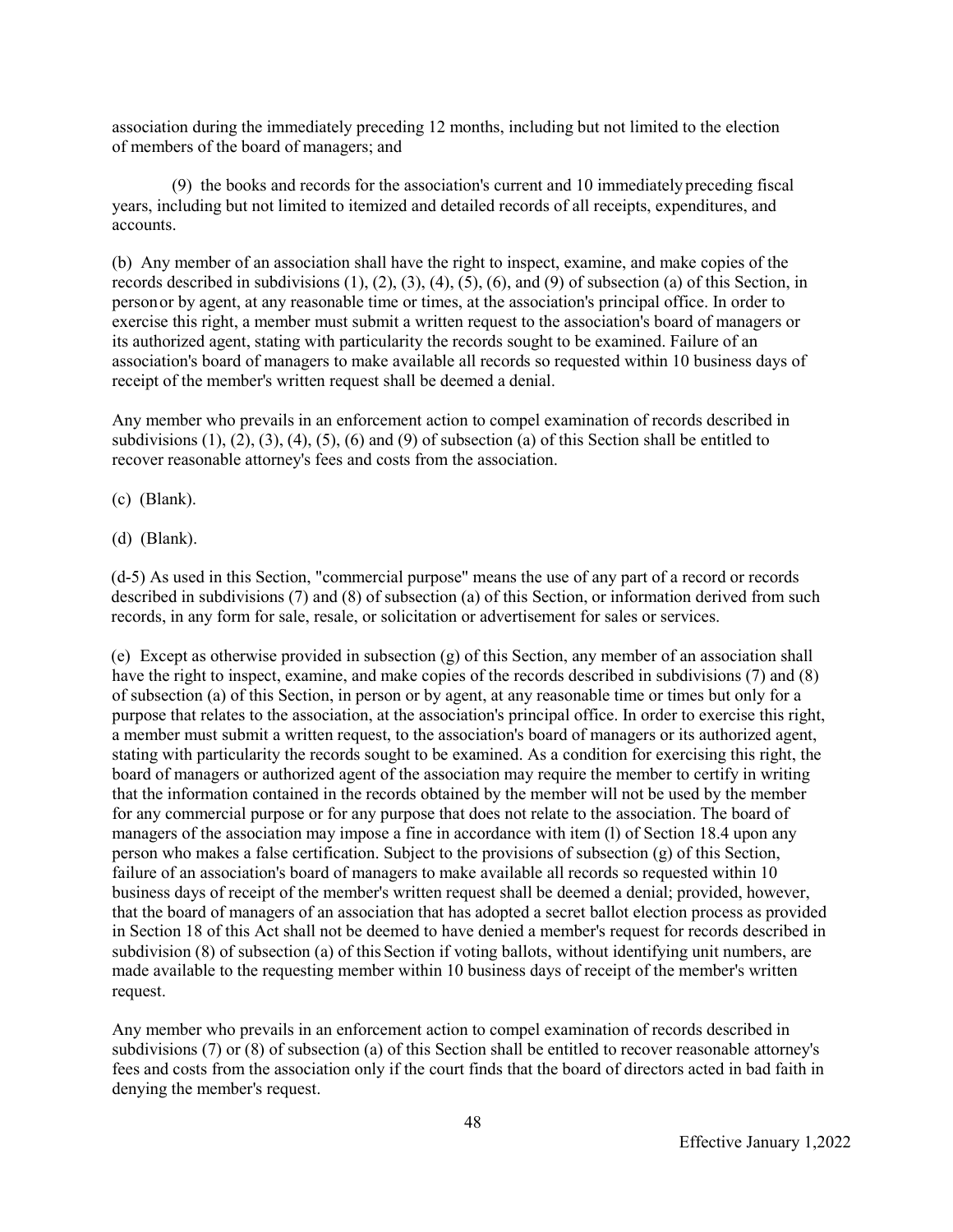(f) The actual cost to the association of retrieving and making requested records available for inspection and examination under this Section may be charged by the association to the requesting member. If a member requests copies of records requested under this Section, the actual costs to the association of reproducing the records may also be charged by the association to the requesting member.

(g) Notwithstanding the provisions of subsection (e) of this Section, unless otherwise directed by court order, an association need not make the following records available for inspection, examination, or copying by its members:

(1) documents relating to appointment, employment, discipline, or dismissal of association employees;

(2) documents relating to actions pending against or on behalf of the association or its board of managers in a court or administrative tribunal;

(3) documents relating to actions threatened against, or likely to be asserted on behalf of, the association or its board of managers in a court or administrative tribunal;

(4) documents relating to common expenses or other charges owed by a member other than the requesting member; and

(5) documents provided to an association in connection with the lease, sale, or other transfer ofa unit by a member other than the requesting member.

(h) The provisions of this Section are applicable to all condominium instruments recorded under this Act. Any portion of a condominium instrument that contains provisions contrary to these provisions shall be void as against public policy and ineffective. Any condominium instrument that fails to contain the provisions required by this Section shall be deemed to incorporate the provisions by operation of law.

# **Sec. 20**. **Exemption from rules of property.**

It is expressly provided that the rule of property known as the rule against perpetuities and the rule of property known as the rule restricting unreasonable restraints on alienation shall not be applied to defeat any of the provisions of this Act.

#### **Sec. 21**. **Severability.**

If any provision of this Act or any section, sentence, clause, phrase or word, or the application thereof in any circumstance, is held invalid, the validity of the remainder of the Act and of the application of any such provision, section, sentence, clause, phrase or word in any other circumstances shall not be affected thereby.

#### **Sec. 22. Full disclosure before sale.**

In relation to the initial sale or offering for sale of any condominium unit, the seller must make full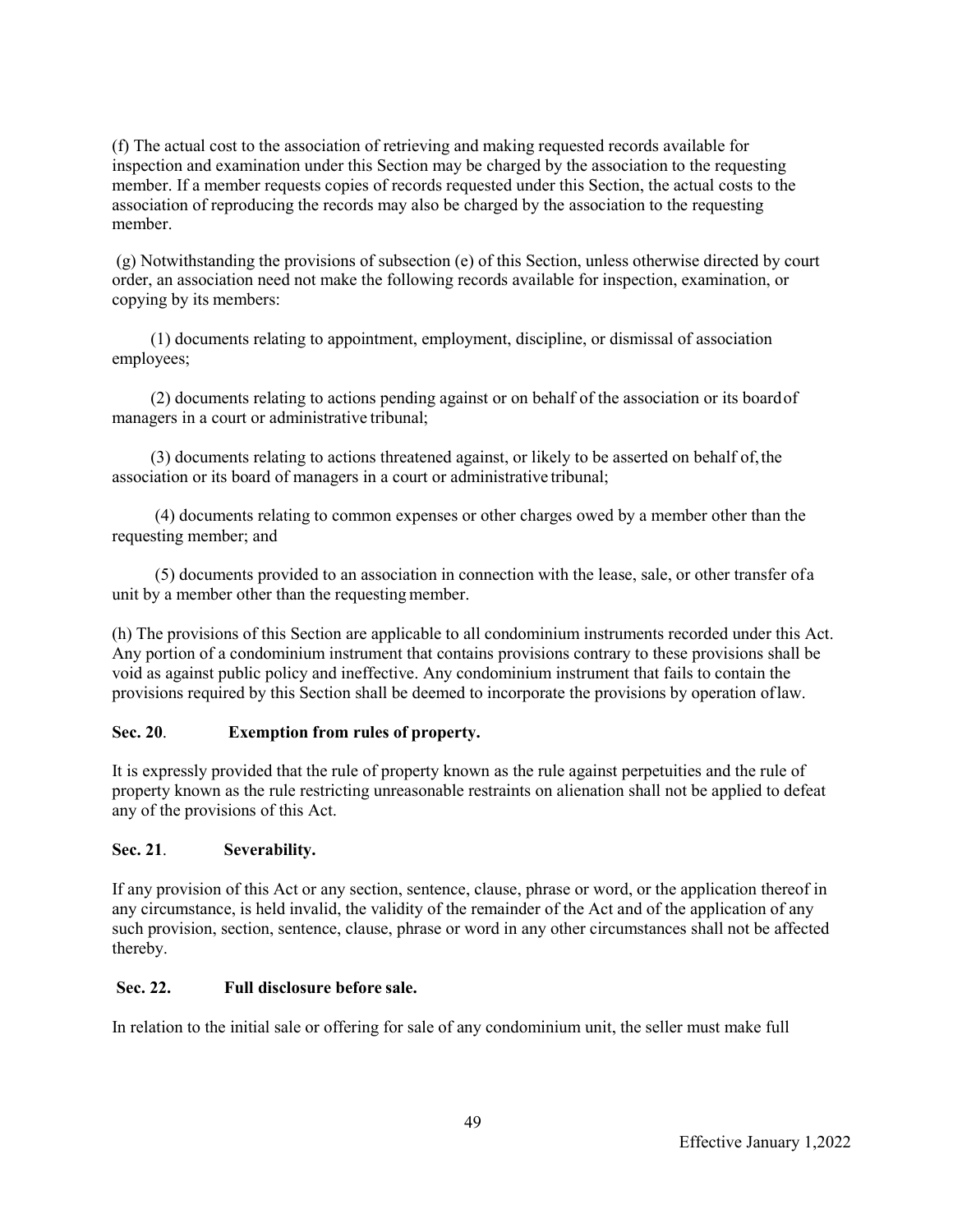disclosure of, and provide copies to the prospective buyer of, the following information relative to the condominium project:

(a) the Declaration;

(b) the Bylaws of the association;

(c) a projected operating budget for the condominium unit to be sold to the prospective buyer, including full details concerning the estimated monthly payments for the condominium unit, estimated monthly charges for maintenance or management of the condominium property, and monthly charges for the use of recreational facilities; and

(d) a floor plan of the apartment to be purchased by the prospective buyer and the street address of the unit, if any, and if the unit has no unique street address, the street address of the project.

(e) in addition, any developer of a conversion condominium shall include the following information:

(1) A specific statement of the amount of any initial or special condominium fee due from the purchaser on or before settlement of the purchase contract and the basis of such fee;

(2) Information, if available, on the actual expenditures made on all repairs, maintenance, operation, or upkeep of the subject building or buildings within the last 2 years, set forth tabularly with the proposed budget of the condominium and cumulatively, broken down on a per unit basis in proportion to the relative voting strengths allocated to the units by the bylaws. If such building or buildings have not been occupied for a period of 3 years then the information shall be set forth for the last 2 year period such building or buildings have been occupied;

(3) A description of any provisions made in the budget for reserves for capital expenditures and an explanation of the basis for such reserves, or, if no provision is made for such reserves, a statement to that effect;

(4) For developments of more than 6 units for which the notice of intent to convert is issued after the effective date of this amendatory Act of 1979, an engineer's report furnished by the developer as to the present condition of all structural components and major utility installations in the condominium, which statement shall include the approximate dates of construction, installation, major repairs and the expected useful life of such items, together with the estimated cost (in current dollars) of replacing such items;and

(5) Any release, warranty, certificate of insurance, or surety required by Section 9.1.

All of the information required by this Section which is available at the time shall be furnished to the prospective buyer before execution of the contract for sale. Thereafter, no changes or amendments may be made in any of the items furnished to the prospective buyer which would materially affect the rights of the buyer or the value of the unit without obtaining the approval of at least 75% of the buyers then owning interest in the condominium. If all of the information is not available at the time of execution of the contract for sale, then the contract shall be voidable at option of the buyer at any time up until 5 days after the last item of required information is furnished to the prospective buyer, or until the closing of the sale, whichever is earlier. Failure on the part of the seller to make full disclosure as required by this Section shall entitle the buyer to rescind the contract for sale at any time before the closing of the contract and to receive a refund of all deposit moneys paid with interest thereon at the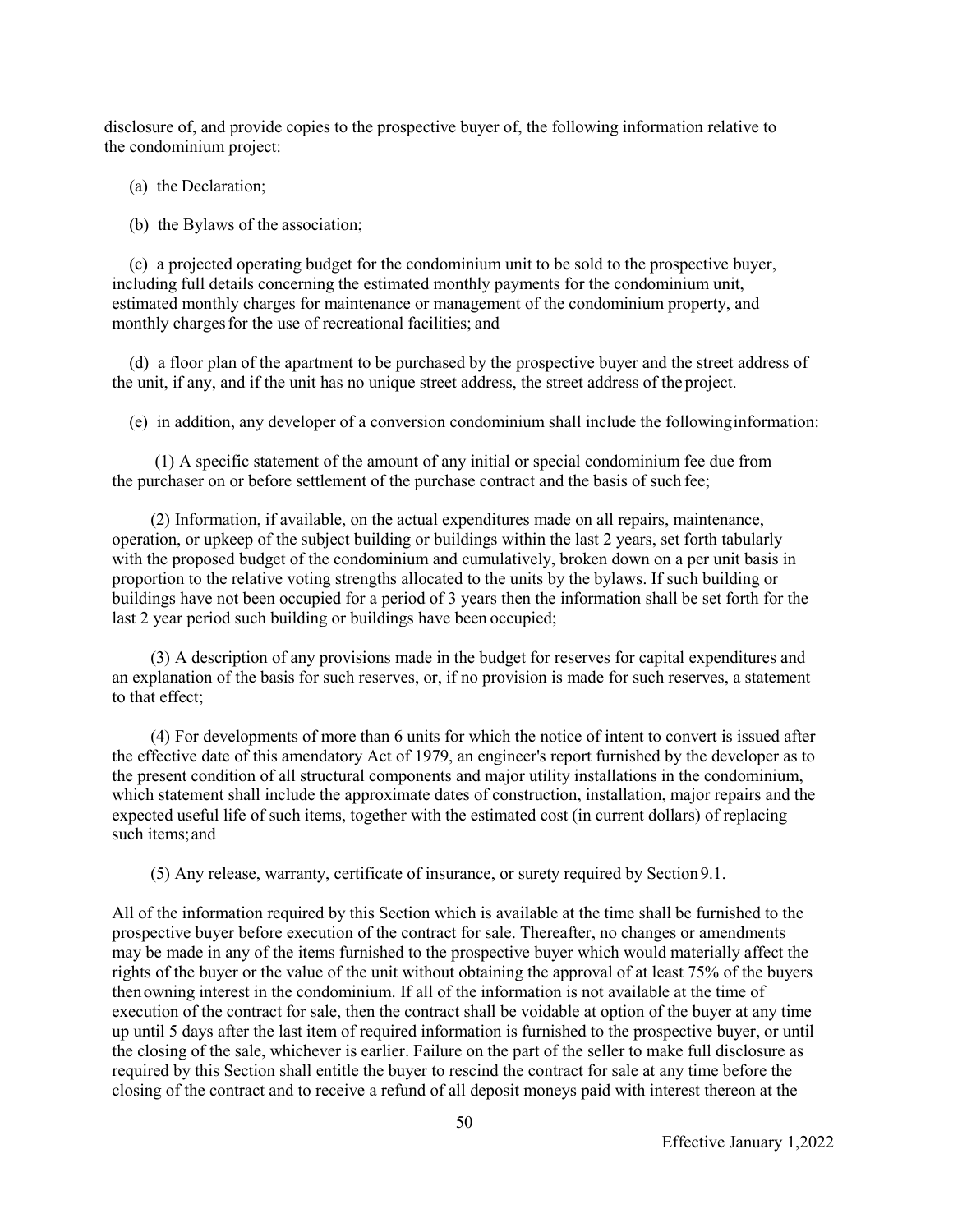rate then in effect for interest on judgments.

A sale is not an initial sale for the purposes of this Section if there is not a bona fide transfer of the ownership and possession of the condominium unit for the purpose of occupancy of such unit as the result of the sale or if the sale was entered into for the purpose of avoiding the requirements of this Section.

The buyer in the first bona fide sale of any condominium unit has the rights granted to buyers under this Section. If the buyer in any sale of a condominium unit asserts that such sale is the first bona fide sale of that unit, the seller has the burden of proving that his interest was acquired through a bona fide sale.

# **Sec. 22.1**. **Resales – Disclosures – Fees**

(a) In the event of any resale of a condominium unit by a unit owner other than the developer such owner shall obtain from the Board of Managers and shall make available for inspection to the prospective purchaser, upon demand, the following:

(1) A copy of the Declaration, by-laws, other condominium instruments and any rules and regulations.

(2) A statement of any liens, including a statement of the account of the unit setting forth the amounts of unpaid assessments and other charges due and owing as authorized and limited by the provisions of Section 9 of this Act or the condominium instruments.

(3) A statement of any capital expenditures anticipated by the unit owner's association within the current or succeeding two fiscal years.

(4) A statement of the status and amount of any reserve for replacement fund and any portion of such fund earmarked for any specified project by the Board of Managers.

(5) A copy of the statement of financial condition of the unit owner's association for the last fiscal year for which such statement is available.

(6) A statement of the status of any pending suits or judgments in which the unit owner's association is a party.

(7) A statement setting forth what insurance coverage is provided for all unit owners by the unit owner's association.

(8) A statement that any improvements or alterations made to the unit, or the limited common elements assigned thereto, by the prior unit owner are in good faith believed to be in compliance with the condominium instruments.

(9) The identity and mailing address of the principal officer of the unit owner's association or of the other officer or agent as is specifically designated to receive notices.

(b) The principal officer of the unit owner's association or such other officer as is specifically designated shall furnish the above information when requested to do so in writing and within 30 days of therequest.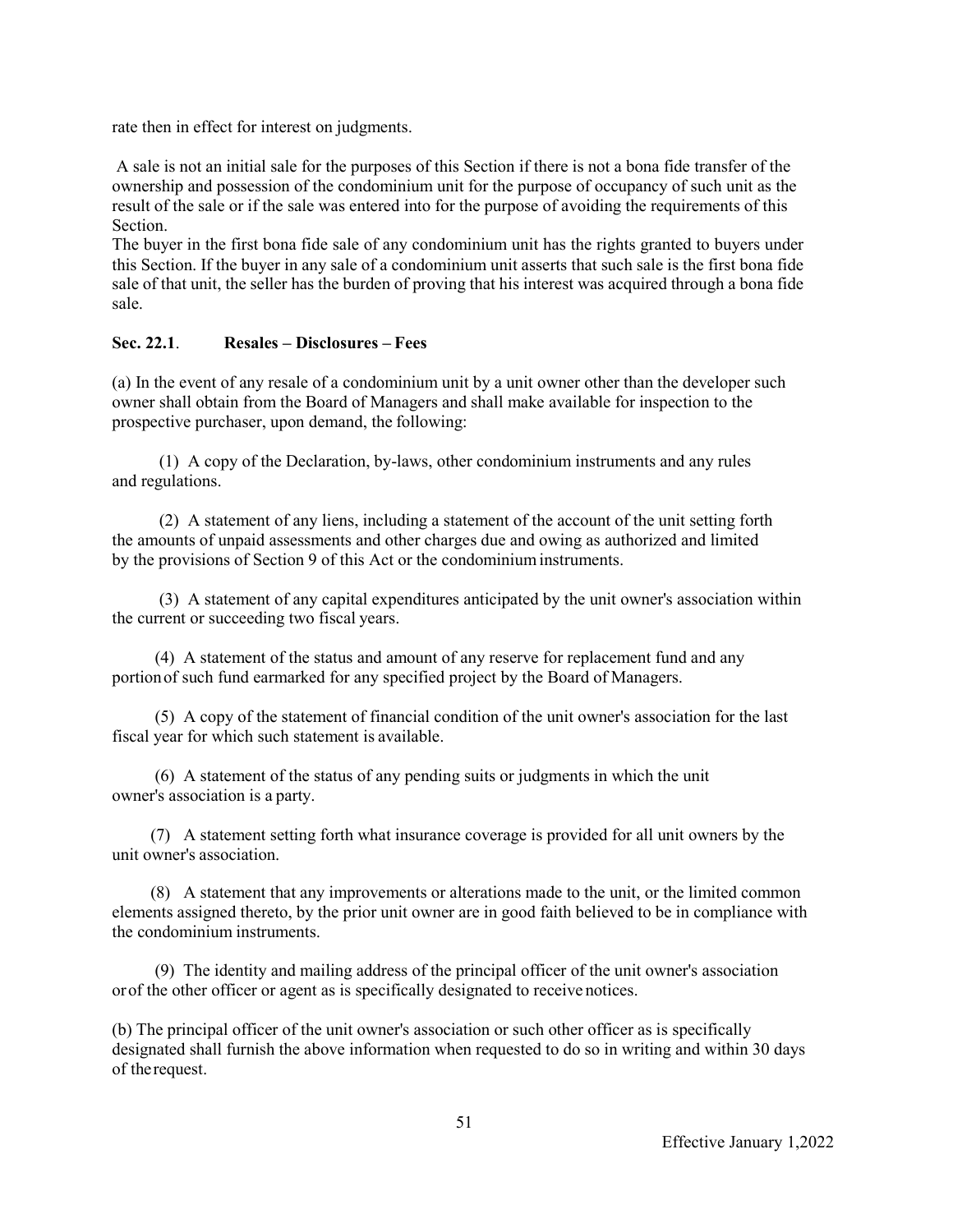(c) Within 15 days of the recording of a mortgage or trust deed against a unit ownership given by the owner of that unit to secure a debt, the owner shall inform the Board of Managers of the unit owner's association of the identity of the lender together with a mailing address at which the lender can receive notices from the association. If a unit owner fails or refuses to inform the Board as required under subsection (c) then that unit owner shall be liable to the association for all costs, expenses and reasonable attorneys fees and such other damages, if any, incurred by the association as a result of such failure or refusal.

A reasonable fee covering the direct out-of-pocket cost of providing such information and copying may be charged by the association or its Board of Managers to the unit seller for providing such information.

# **Sec. 22.2**. **Resale approval.**

In the event of a sale of a condominium unit by a unit owner, no condominium association shall exercise any right of refusal, option to purchase, or right to disapprove the sale, on the basis that the purchaser's financing is guaranteed by the Federal Housing Administration.

# **Sec. 23**. **Encroachments**.

If any portion of the common elements encroaches upon any unit, or if any unit encroaches upon any portion of the common elements or any other unit as a result of the construction, repair, reconstruction, settlement or shifting of any building, a valid mutual easement shall exist in favor of the owners of the common elements and the respective unit owners involved to the extent of the encroachment. A valid easement shall not exist in favor of any owner who creates an encroachment by his intentional, wilful or negligent conduct or that of his agent.

# **Sec. 24**. **Deposits by Purchaser**.

Any deposit, payment or advance in the payment of the purchase price for the initial sale of a unit, received by the developer or his agent other than a payment made for extra work ordered in writing by the purchaser of a unit, shall be held in an escrow account until title is conveyed to the purchaser. The escrow funds shall be segregated in a separate account designated for this purpose. The developer shall deposit all the payments in an interest bearing account at a federally insured bank or savings and loan institution, which account shall be maintained within applicable federal insurance limits, and all the interest is to be credited to the purchaser on the purchase price of the unit. Such interest shall accrue from the time of the deposit, payment or advance in the payment of the purchase price of the unit. There shall be no interest however, if the transfer of title takes place 45 days from the time the contract to purchase is entered. In the event of a refund or default, the interest earned on such deposit, payment or advance shall follow the disposition of the deposit, payment or advance. Escrow funds shall not be subject to attachment by any creditor of a purchaser or of the developer or by the holder of a lien against any portion of the property.

The provisions of this Section shall not apply to any payment received on account for the purchase of a completed condominium unit under articles of agreement for deed, installment agreement for deed, or lease with option to purchase, if the agreement provides for conveyance of title more than one year after the date of execution of the agreement.

# **Sec. 25. Add-on Condominiums**.